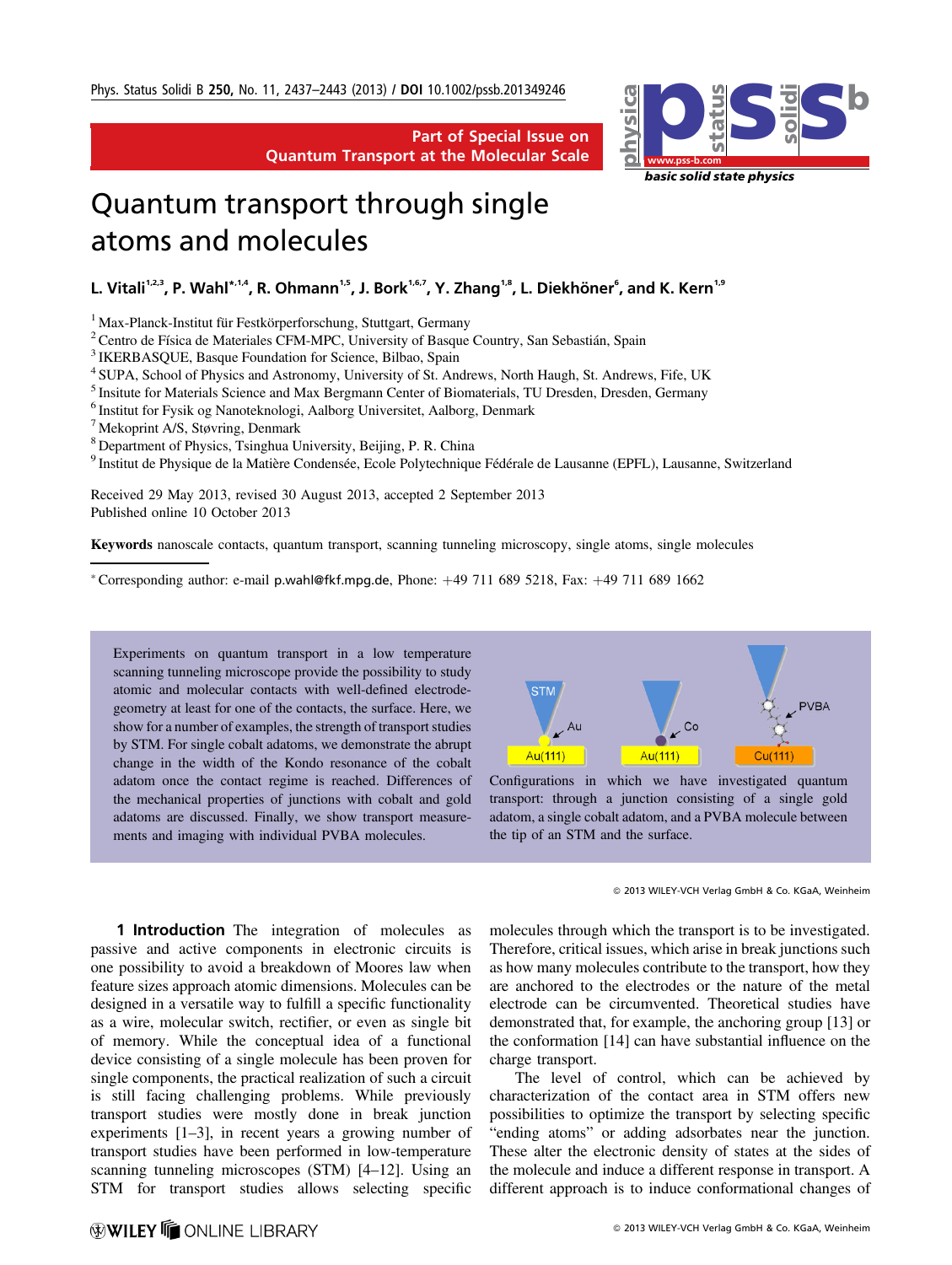

the molecule trapped into the junction. A sensible increase of conductance has been observed for  $C_{60}$ , which had originally been attributed to deformation [9], though this interpretation is under debate [10].

An important aspect of charge transport through molecular junctions is the influence of mechanical properties of the molecule, such as stress on the molecules and details of its conformation as well as phonons. This still rather poorly investigated aspect becomes relevant if, for example, the excited vibration induces a lateral translation of the molecule [15] and possibly resulting in a loss of the contact with the electrode or when inelastic excitations promote spin flips [16]. Finally, for magnetic atoms or molecules, which carry a spin, many body effects such as the Kondo effect [8, 17–20] can have substantial influence on the transport, which is governed by the electronic states at the Fermi level. The Kondo effect leads to a strong resonance at the Fermi level, which in solids leads to an increased scattering at low temperatures and hence increased resistance, while in transport through quantum dots, it is the Kondo resonance, which enables transport in specific parameter regimes [21]. Therefore, its influence on transport differs a lot depending on the physical system under consideration. **2013 SS<sup>2</sup> Constrained Constrained Constrained Constrained Constrained Constrained Constrained Constrained Constrained Constrained Constrained Constrained Constrained Constrained Constrained Constrained Constrained Const** 

In this paper, we present a study of quantum transport through single metal adatoms and small molecules, specifically also addressing the potential to use atomic or molecular contacts for imaging purposes and hence for a characterization of the electrode surface.

2 Experimental Experiments have been performed in a low temperature STM operating at 6.7 K in ultra-high vacuum with *in situ* sample transfer. Single crystal Au(111) and Cu(111) surfaces have been prepared by cycles of sputtering with  $Ar^+$  ions and annealing to 800 K.

Single gold adatoms have been deposited from the tip by controlled approaching to the sample surface. This procedure has been shown previously to lead to deposition of single adatoms [7]. Cobalt adatoms have been evaporated in situ from a resistively heated tungsten wire, around which a cobalt wire has been wound.

4-[trans-2-(Pyrid-4-yl-vinyl)] benzoic acid (PVBA) molecules have been deposited in situ by sublimation from a crucible held at  $T = 456$  K onto a Cu(111) surface at room temperature.

3 Contacts to single gold and cobalt adatoms on Au(111) Following preparation as described above, single adatoms of cobalt or gold are found as protrusions on the surface. Gold adatoms are imaged as  $\sim$ 1 Å high protrusions, cobalt adatoms are imaged with a similar height  $(\sim 1.1 \text{ Å})$ . The cobalt adatoms can be identified from tunneling spectroscopy due to their characteristic resonance near zero bias, which is interpreted as a Kondo resonance [17].

Figure 1 shows approach curves recorded with the tip positioned on top of single cobalt and gold adatoms. In both cases, we find a conductance  $G<sub>C</sub>$  in contact close to one conductance quantum  $G_0 = 2e^2/h$ . From the exponential



Figure 1 Approaching curve on a cobalt and a gold adatom on Au(111). The tip is approached by a distance  $d$  starting from a tunneling set point of  $I = 0.1$  nA and  $U = 100$  mV, at which the feedback loop is switched off. The conductance is shown on a logarithmic scale. The junction containing a cobalt atom exhibits a slightly smaller conductance compared to the one with a gold atom. Topographic STM image shows a single cobalt adatom on Au(111)  $(U = 40$  mV,  $I = 1$  nA).

increase of the current with the reduction of the tip–sample distance, we can extract the local barrier height between the adatoms and the tip of the STM. The behavior of the current I as a function of distance  $\zeta$  is given by

$$
I \propto e^{-2z\sqrt{(m/\hbar^2)2\phi}},
$$

where  $\phi$  the local barrier height, valid in the limit of small bias voltages. It is found that on cobalt adatoms, the local barrier height tends to be slightly smaller than on gold adatoms (compare Table 1). For both cases, an increased barrier height compared to typical values for the clean surface  $({\sim}5 \text{ eV})$  is found, consistent with previous measurements on gold adatoms [22]. Interestingly, the conductance through a single cobalt adatom is slightly smaller than through a gold adatom.

Tunneling spectra recorded while approaching single cobalt and gold adatoms are shown in Fig. 2. The tunneling spectra acquired on single gold adatoms are featureless, and remain featureless while approaching the STM tip into contact (Fig. 2a). In contrast, spectra acquired on single

**Table 1** Local barrier height  $\Phi$  measured during approach and average contact conductance  $\langle G_C \rangle$  extracted from current–distance curves as shown in Fig. 1 for Au- and Co-junctions. Error bars are the standard deviation obtained by evaluating multiple curves.

|           | $\Phi$ (eV)     | $\langle G_C \rangle$ $(G_0)$ |
|-----------|-----------------|-------------------------------|
| Au adatom | $7.44 \pm 2.05$ | $0.96 \pm 0.02$               |
| Co adatom | $6.16 + 0.56$   | $0.93 + 0.01$                 |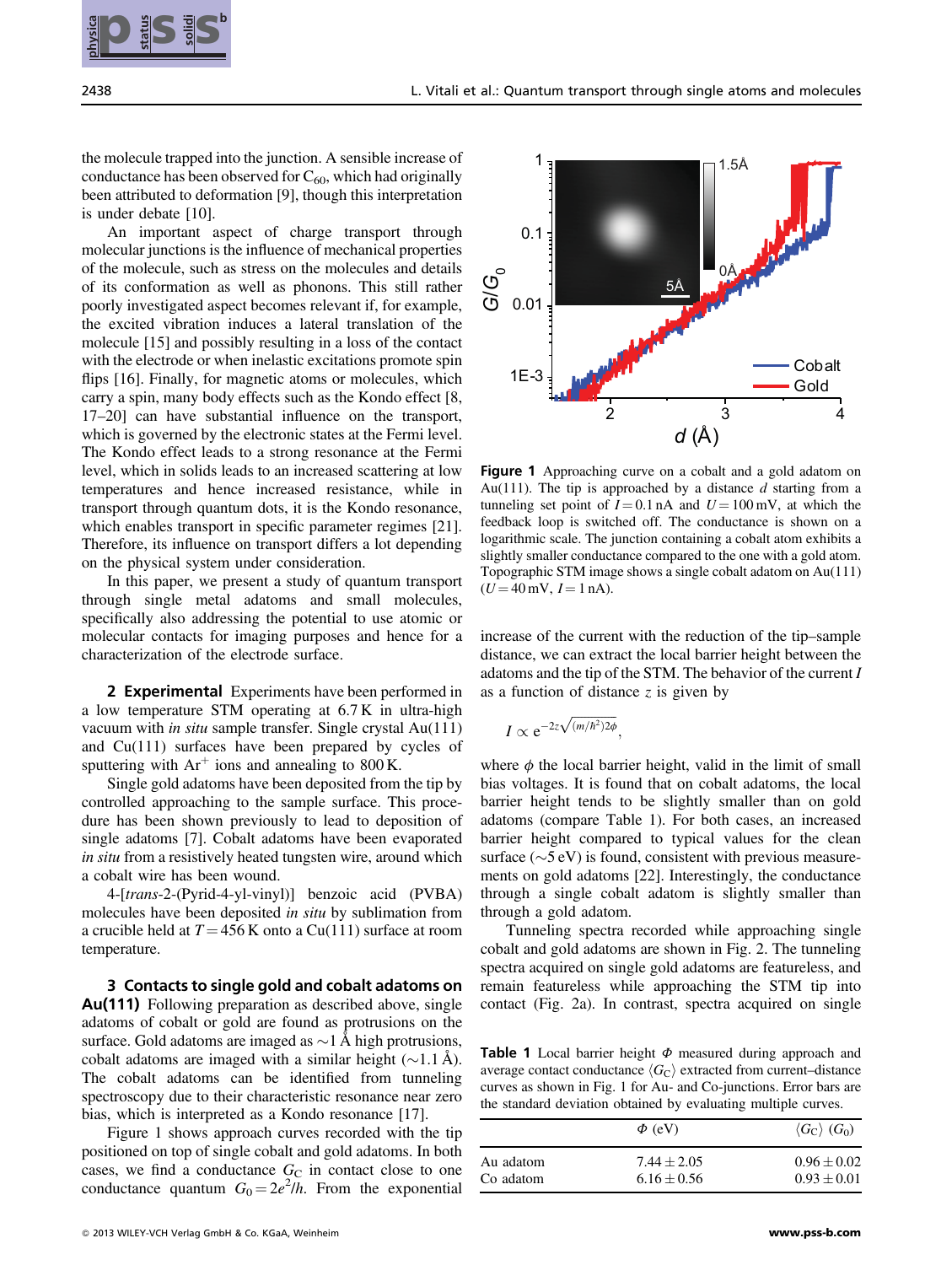

Figure 2 Spectroscopy from tunneling to point contact for a junction containing (a) a gold adatom and (b) a cobalt adatom on Au(111) (for both the feedback loop was switched off at  $U = 40$  mV,  $I = 1$  nA; horizontal dashed line indicates transition from tunneling to contact, spectra in (a) and (b) are normalized and vertically offset). Next to the curves, the approaching distance after opening the feed back loop as well as the conductance in units of the conductance in contact  $G<sub>C</sub>$  is given for each curve. (c) Point contact spectrum acquired on a Co adatom in contact  $(G = 1.04G<sub>C</sub>)$  at  $I = 0.63 \mu A$ ,  $U = 10 \text{ mV}$ , shown in a wider bias range than the spectra in (b). From the fit of a Fano function a width  $\Gamma = 39.7 \pm 1.6$  mV has been extracted ( $q = 0.27 \pm 0.02$ ,  $\varepsilon_0 = 7.4$ )  $\pm 1.0$  mV,  $a/c = 0.25 \pm 0.01$ , b fixed at zero, errors from the average of the parameters extracted from multiple spectra). Lower panel shows the residuum of the fit.

cobalt adatoms (Fig. 2b) show a characteristic resonance [17]. The line shape of the resonance can be described by a Fano function [17, 23]

$$
g(\omega) = a \frac{(\omega + q)^2}{\omega^2 + 1} + b\omega + c,\tag{1}
$$

where  $\omega = (eV - \varepsilon_0)/\Gamma$ , accounting in addition for a linear background. We have fitted the Fano function to the spectra for each tip–sample distance. The extracted width  $\Gamma$  is shown as a function of tip approaching distance in Fig. 3a. In the tunneling regime, the width increases only slightly by  $\sim$ 15% from 100 to 115 K (see Fig. 3a) when the tip is approached



**Figure 3** Parameters of the Fano function (Eq. (1)) obtained from the fits shown in Fig. 2b (note that in Fig. 2b spectra are shown only for a selection of approaching distances for clarity). (a) Width of the resonance  $\Gamma$ , (b) line shape parameter q, (c) position of the resonance, and (d) relative amplitude a/c as a function of tip approaching distance d. The four sections visible in Fig. 3d result from different series taken on the same atom with slight differences in the position on the atom where the spectra have been acquired (they are taken with the same tip on the same adatom).

towards the sample. Also other parameters of the Fano line shape change only slightly (Fig. 3b–d). Upon entering the contact regime and once the conductance has jumped close to  $1G_0$ , the resonance broadens substantially (compare spectra taken before and after contact formation in Fig. 2b, a spectrum obtained in contact in a extended bias range is shown in Fig. 2c), the width increases by a factor of 6, whereas within the contact regime, little change in the spectra is observed. This behavior is in contrast to what has been reported for point contacts to single cobalt atoms on Cu(111) and Cu(100), where either almost no increase or only a moderate and rather smooth increase in conductance as well as in the width of the resonance has been reported [8, 18, 20]. In the data we have obtained on Au(111), similar to the jump-to-contact behavior in the current–distance transient (Fig. 1), the width increases rather abruptly once the point contact is established. A number of reasons can be responsible for the sudden increase in the width of the resonance, certainly most importantly, the coordination of the cobalt atom changes abruptly once being contacted by the second electrode, accompanied by relaxation processes in the electrodes. The changes in the Kondo temperature on different surfaces or upon contact formation have in the past been interpreted by both, changes in the hybridization [24] as well as in the position or occupation of the d-orbitals [8, 18, 25]. Since the change in the occupation of the d-orbitals appears to be rather small, as evidenced by a rather small offset of the resonance with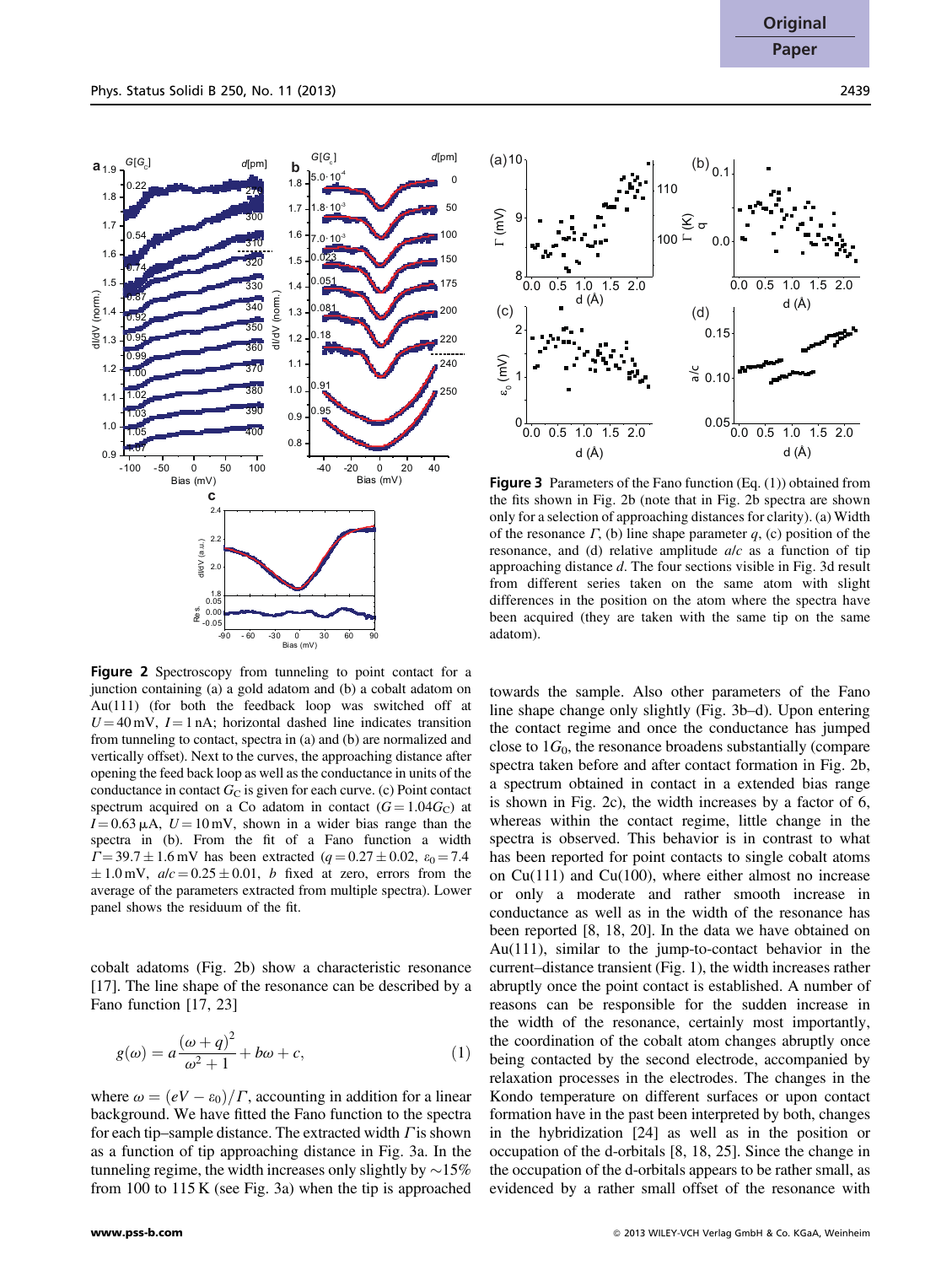

respect to zero bias, we expect that the dominant effect is the change in hybridization.

Point contact spectra measured with the cobalt atom in fcc and hcp positions of the surface show, within the errors, the same width of the resonance. Spectra taken on the two different positions yield widths of  $39.6 \pm 0.9$  and  $39.9 \pm 0.7$  mV. The only parameter, which exhibits significant differences between the two sites is the position  $\varepsilon_0$  of the resonance, which is  $6.8 \pm 0.9$  and  $8.0 \pm 0.6$  mV.

4 Quantum point contact microscopy with single gold and cobalt adatoms When performing quantum point contact microscopy (QPCM) [26] with gold or cobalt adatoms, significant differences are observed. In QPCM, the tip is brought in contact with an adatom, and then scanned across the surface in constant height mode, i.e., without adjusting the tip–sample distance, while recording the current. QPCM easily achieves atomic resolution, if adatoms are used at the junction between tip and sample the images are governed by comparatively sharp contrast whenever the adatom jumps to the next hollow site. On surfaces with chemical inhomogeneity, such as surface alloys, the images reveal contrast in the transport conductance, which depends on the local chemical environment of the adatom. By QPCM, the influence of the local chemistry on quantum transport can be assessed. **2023** Similar methods of the computer control of the control of the control of the control of the control of the control of the control of the control of the control of the control of the control of the control of the co

For a junction consisting of a single Au atom, it is difficult to maintain a stable contact when scanning across the Au(111) surface, especially across different areas of the herringbone reconstruction. An image obtained with a Au atom as junction atom is shown in Fig. 4a. To maintain a stable contact while scanning, rather large conductances of the junction are required, at the same time, the image shows only comparatively weak contrast.

When scanning with a cobalt adatom, the junction remains significantly more stable, allowing to probe different regions of the surface reconstruction during a single scan with substantially lower contact conductances. The images exhibit more contrast than with a gold atom, showing different conductance for the fcc and hcp sites (Fig. 4b). This difference between the behavior of gold and cobalt atoms at the junction is likely due to the presence of the d-orbitals at the Fermi level in the case of a cobalt atom. These might, due to their directionality, be more sensitive to the second gold layer then is the case for a gold atom, where the valence shell has s–p character.

As pointed out in the previous section, the width of the resonance does not vary substantially between the two sites and can therefore not be responsible for the enhanced contrast, the only parameter of the Kondo resonance, which exhibits significant variation between the two sites is its position. The increased stability of the junction indicates that the bonding to the tip is stronger in case of a cobalt atom compared to a gold atom.

To disentangle what the role of site-specific relaxation of the contact atom is for the conductance in comparison with the influence of the Kondo resonance, a full-scale calculation of the tip–adatom surface junction is required.

5 Contacts to single molecules In the following, the quantum transport at the nanoscale will be expanded to transport through molecules. As a model system, we investigate single PVBA molecules on a Cu(111) surface. PVBA is an organic molecule consisting of a pyridyl-ring and a benzoic acid moiety bonded by a vinyl group [27–29]. The two different endgroups provide multiple reaction sites to form contacts. When deposited at room temperature the molecules deprotonate and adsorb in a planar configuration.

A topographic image is shown in the inset of Fig. 5a. The chemical groups can be clearly distinguished and the molecular structure is overlayed. To perform pointcontact-spectroscopy we place the tip above selected positions of the molecule and decrease the tip–sample distance, while recording the current. Typical  $I(z)$  curves are shown in Fig. 5a and b.

On first glance one can see, that they significantly differ from the case of single atoms on  $Cu(111)$ . In contrast to a smooth approach curve for single adatoms, which is typically observed on Cu(111) [18], jumps in the conductance are most often observed for the molecule. Two qualitatively different  $I(z)$  curves are obtained. In one case, the conductance returns to its initial value of the current after one approach–retraction cycle. In the second case, after the first jump, the curve does not revert back, but reaches a



**Figure 4** Ouantum point contact microscopy performed with (a) a gold atom and (b) a cobalt atom at the junction between tip and a Au(111) surface (both taken at  $U = 0.1$  V; parameters prior to switching off the feedback loop: Au:  $U = 0.1$  V,  $I = 0.77$   $\mu$ A, Co:  $U = 0.01$  V,  $I = 0.63$   $\mu$ A). Conductances are given in units of  $G_0$ .



**Figure 5** Point contact spectroscopy of PVBA on Cu(111): (a) and (b) Typical current–distance curves taken on the pyridyl moiety. Bias  $U = 40$  mV. Inset (a): Topographic image with the molecular structure overlayed.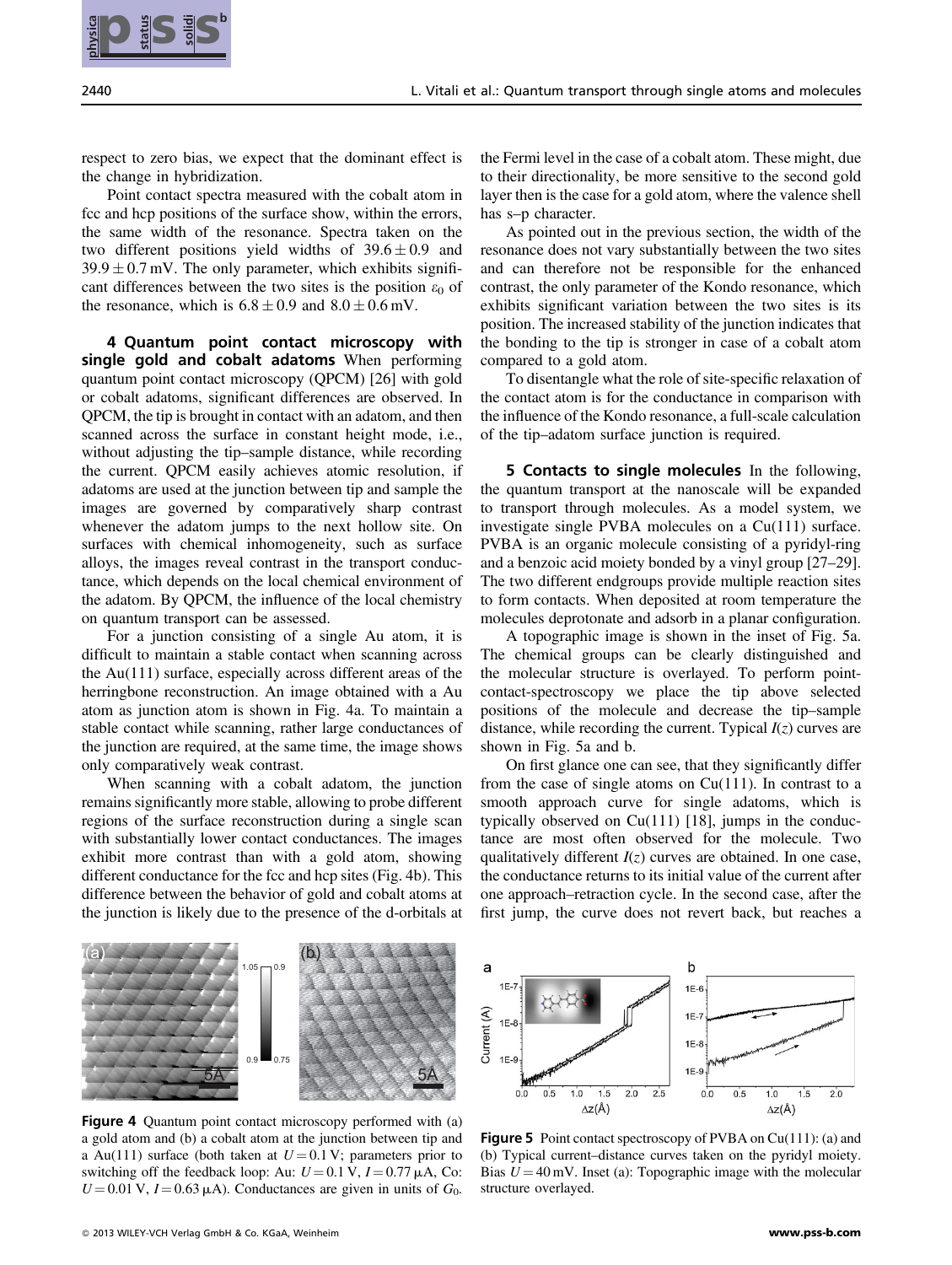higher value of the conductance. All following approach– retraction sweeps in Fig. 5b are lying on top of each other, showing that the change occurs during the first approach sweep. Variations of the transport characteristic across the single molecule were measured and are attributed to its chemical groups [30].

Here, we focus on the case when the conductance has increased after the measurement. This change is attributed to an attachment (jump-to-contact) of the molecule to the tip during the first approach [11]. The molecule is thus contacted in between tip and sample and provides additional to the tunneling current a current through the molecule. When retracting the tip further the molecule remains at the tip, which is in contrast to the case shown in Fig. 5a where the molecule reverts back to the original configuration. Subsequent topographic imaging shows the absence of the molecule from the surface, as can be seen in Fig. 6 (before (a) and after (b)). Furthermore, the image contrast has significantly changed when the molecule is attached to the tip. Atomic resolution can easily be obtained, even at moderate tunneling conditions of Bias  $U = 0.35$  V and Current  $I = 0.5$  nA. Notice the dark spot at the former position of the carboxylate group. Given the strong Cu–O bond [27], a possible explanation could be the removal of one Cu atom from the surface layer.

The images taken with a molecule terminated tip depend critically on the end at which the molecule has been picked up. When the carboxylate group is attached to the tip, the pyridyl group is facing the surface and vice versa. Topographic images and respective sketches of the two configurations are shown in Fig. 7a and b. In both cases atomic resolution is obtained, however the contrast is different. In comparison to the clean tip, where no atomic resolution is obtained at these tunneling conditions, the atomic corrugation has become 10 pm (a) and can be even one order of magnitude higher up to  $1 \text{ Å}$  (b) peak to peak as can be seen in the line profiles of Fig. 7. The smooth corrugation and high resolution in (a), where the pyridyl ring faces the surface, is interpreted by tunneling through the lone pair of the N-atom [31, 32], which is strongly localized (indicated by a blue shape in the sketch). The large



Figure 6 Topographic images: (a) acquired with a clean metallic tip. (b) Same area, but with the molecule terminated tip. Inset: zoom in to the region of the defect. Notice the slightly larger apparent height of the atoms surrounding the defect. Tunneling conditions: (a) bias  $= 0.1$  V, current  $= 0.5$  nA, (b) and inset: bias  $= 0.35$  V, current = 0.5 nA. Image sizes:  $101 \times 81 \text{ Å}^2$ .



**Figure 7** (a) and (b) Topographic images of the  $Cu(111)$  surface obtained with a PVBA terminated tip in two different configurations shown together with the corresponding line cuts. The images reveal the atomic lattice of the surface. The line cuts show the atomic corrugation, which differs by an order of magnitude between the two. Imaging parameters: (a) bias =  $0.35$  V, current =  $0.5$  nA, (b) bias =  $0.2$  V, current = 1 nA.

corrugation with the sharp minima in (b), where the carboxylate group points to the surface, can be rationalized by a small molecule–surface distance. While the tip moves along the surface with the molecule at the apex of the tip, the free end of the molecule slides along the surface. The sharp features and the large corrugation indicate that the end of the molecule which is on the surface prefers to remain in specific sites, from where it hops to an adjacent site once the tip has moved sufficiently far. Once the molecule is in a preferred site, the profile is smooth during the time the tip moves until the molecule jumps to the next site, visible as a sharp minimum. This process is then repeated leading to the atomic resolution. Thus while the imaging mode differs from QPCM, the contrast mechanism is similar. From the observed pattern, the preferred adsorption site is likely on top of the copper atoms.

The measurements were performed on a single crystal surface, where all atoms are equal. Given the possibility to identify defects, one can expect to see contrast between different kinds of atoms.

Comparing the extension of the piezo scanner for the clean and molecule terminated tip, one finds that the tip has to be moved further away from the sample with the molecule attached to the tip to achieve the same tunneling current. For several pick up events on different molecules with microscopically different tips the additional separation from the sample is  $6 \pm 1$  Å. This value is much lower than the length of the molecule  $(11.5 \text{ Å})$  [29]. There are two possible reasons: first, the molecule is not directly attached to the apex of the tip, but sideways or in a tilted configuration. Secondly, besides geometrical considerations electronic effects play a role. The charge transport through the molecule is different from a tip simply extended by several additional metal atoms. Additionally, the overlap of wave functions of the molecule acting as a tip apex is different than with a metal tip, which has only metallic states [33]. Along a molecule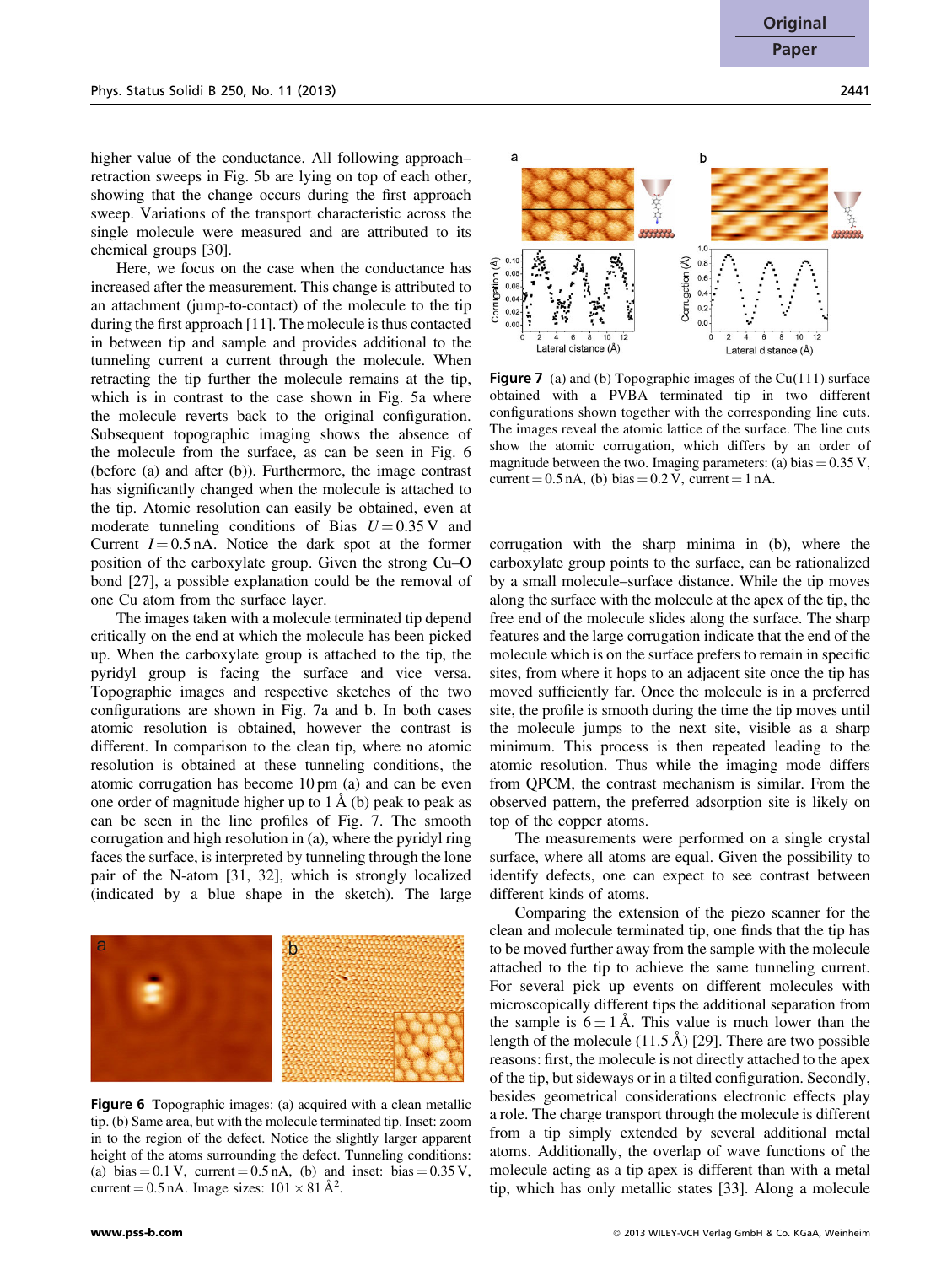composed of aromatic rings, with alternating single and double carbon bonds, the transport is described via an offresonant tunneling mechanism. The conductance scales inversely proportional to the exponential of the length of the molecule [34]. While the functional behavior is similar to a vacuum tunneling junction, it occurs with a different exponential prefactor. Using the damping prefactor as shown in Ref. [35] would result in a reduction of the conductance by two orders of magnitude while retracting the tip by the full length of the PVBA molecule (on the order of 1 nm). The apparent length is then reduced by approximately two Angstrom with respect to the original length of the molecule. This is in qualitative agreement with the observed lower values of the length.

**sb**

To measure the transport through the molecule attached to two electrodes (here, tip and surface) the tip, holding the molecule, is brought closer to the surface. Conductance curves such as shown in Fig. 8 are then obtained. In an initial region of several Angstrom the conductance shows small variations (jumps), but stays more or less constant (within one order of magnitude). This is in contrast to the exponential behavior expected from tunneling through vacuum (see dashed line). When approaching closer, another



Figure 8 (a) Quantum transport through the molecule. Approach (retraction) sweeps of the molecule terminated tip toward (black lines) (away from (gray lines)) the surface. The presented sweeps were performed directly after each other on the same molecule. After an initial sliding of the molecule across the surface, where the transport through the molecule dominates, a second regime is reached (dotted line), when the tunneling from the tip to the sample becomes large enough. Bias  $= 100$  mV. (b) Model of the process when retracting the tip. The picture labeled II corresponds to the regime where both, transport through the molecule as well as vacuum tunneling contribute, whereas the two panels labeled I are in the regime dominated by transport along the molecule.

regime is reached, marked by the dotted line, where the conductance follows an exponential. The first regime indicates an additional current flow, which amounts to  $10^{-4}$  G<sub>0</sub>. This can be considered as the conductance through the molecule. The small jumps are indicative of a sliding motion of the molecule across the surface, which binds to new atomic sites. Once the tip is brought sufficiently close the tunneling between tip and sample will dominate. The potential barrier in this case is lowered with respect to the "clean" tip, due to the presence of the molecule at the tip.

The STM experiments with PVBA on Cu(111) show a variety of conductance–distance curves, indicating the complexity that is encountered when molecular adsorbates are contacted with the STM electrode. Nevertheless, the measurements were reproducible and several key behaviors could be identified.

6 Conclusions We have shown contact formation and transport properties of reversible contacts to single cobalt and gold atoms as well as of PVBA molecules and discussed imaging in transport through both, single atoms and molecules. While the gold atoms are non-magnetic, and transport spectroscopy shows essentially the same structure as tunneling spectroscopy, for cobalt atoms significant changes in the Kondo effect are observed – stronger than in most other previously studied contacts to cobalt adatoms. Transport studies of organic molecules, exemplarily PVBA molecules, reveal a distinctly different behavior. PVBA molecules exhibit conductances, which are at least an order of magnitude smaller than for adatoms. We demonstrate imaging with a single PVBA molecule on the tip, achieving atomic resolution with substantially smaller conductances compared to atoms.

Acknowledgements We acknowledge support by the Deutsche Forschungsgemeinschaft (DFG) through SPP1243. Y.H.Z. acknowledges support by the Chinese Scholarship Council.

## References

- [1] M. A. Reed, C. Zhou, C. J. Muller, T. P. Burgin, and J. M. Tour, Science 278, 252 (1997).
- [2] J. Reichert, R. Ochs, D. Beckmann, H. B. Weber, M. Mayor, and H. v. Löhneysen, Phys. Rev. Lett. 88, 176804 (2002).
- [3] R. H. M. Smit, Y. Noat, C. Untiedt, N. D. Lang, M. C. van Hemert, and J. M. van Ruitenbeek, Nature 419, 906 (2002).
- [4] J. K. Gimzewski and R. Möller, Phys. Rev. B 36, R1284 (1987).
- [5] A. Yazdani, D. M. Eigler, and N. D. Lang, Science 272, 1921 (1996).
- [6] L. Bürgi, PhD Thesis, EPFL Lausanne (1999).
- [7] L. Limot, J. Kröger, R. Berndt, A. Garcia-Lekue, and W. A. Hofer, Phys. Rev. Lett. 94, 126102 (2005).
- [8] N. Néel, J. Kröger, L. Limot, K. Palotas, W. A. Hofer, and R. Berndt, Phys. Rev. Lett. 98, 016801 (2007).
- [9] C. Joachim, J. K. Gimzewski, R. R. Schlittler, and C. Clavy, Phys. Rev. Lett. 74, 2102 (1995).
- [10] N. Néel, J. Kröger, L. Limot, T. Frederiksen, M. Brandbyge, and R. Berndt, Phys. Rev. Lett. 98, 065502 (2007).